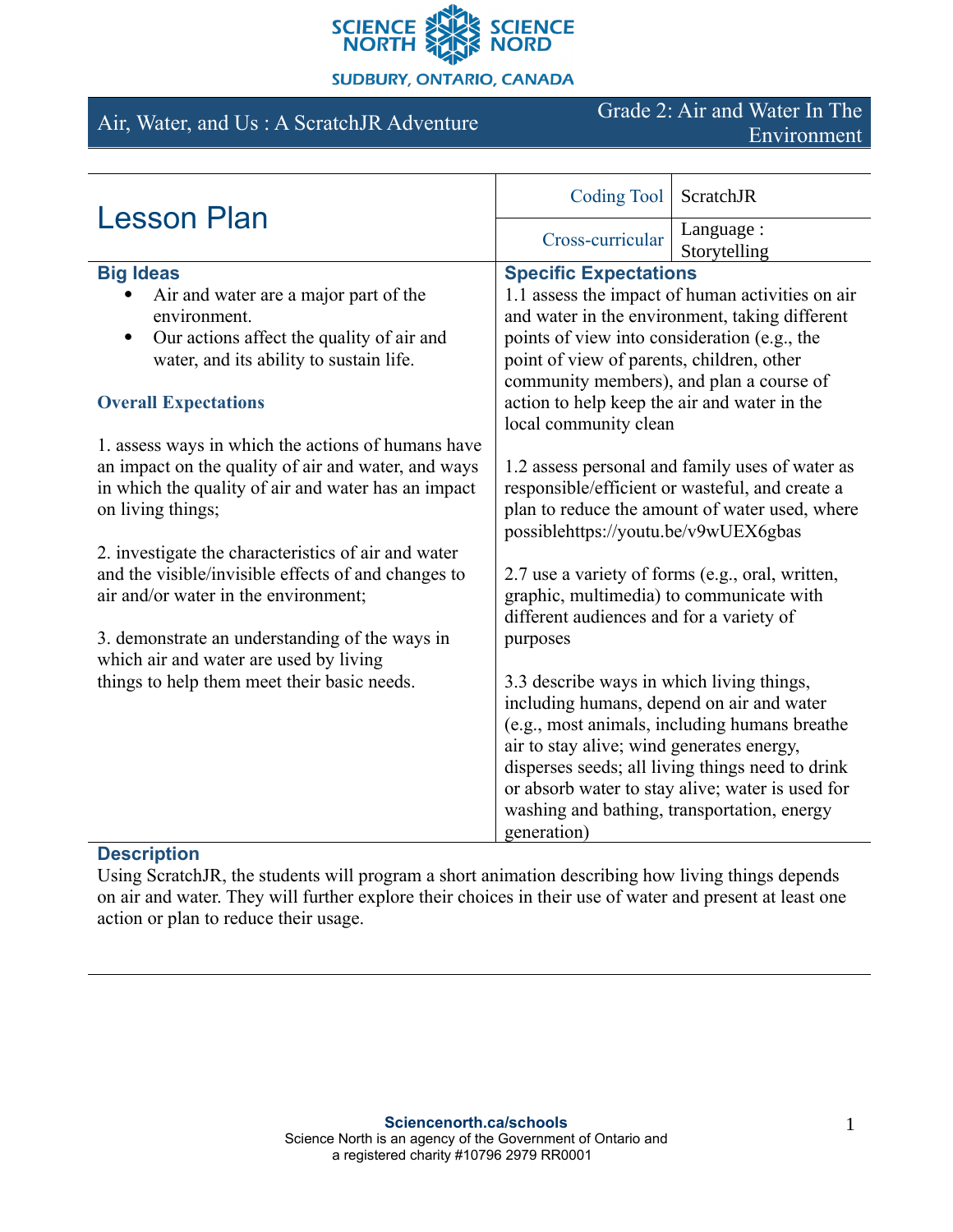

### **SUDBURY, ONTARIO, CANADA**

| <b>Materials</b><br>Tablet (or chromebook, will run on Chrome<br>$\bullet$<br>OS)<br>ScratchJR Application (available on Google)<br>$\bullet$<br>Play, ChromeStore or Apple Store)<br>https://www.scratchjr.org/<br>$\circ$<br>Alternatively (https://scratch.mit.edu/<br>if students are more familiar or<br>advanced in coding) | <b>Computational Thinking Skills</b><br>Algorithmic thinking<br>Creative computing<br>$\bullet$<br>Problem solving (Formulate a problem)<br>٠ |
|-----------------------------------------------------------------------------------------------------------------------------------------------------------------------------------------------------------------------------------------------------------------------------------------------------------------------------------|-----------------------------------------------------------------------------------------------------------------------------------------------|
| <b>Introduction</b>                                                                                                                                                                                                                                                                                                               |                                                                                                                                               |

**Review:** Discuss what you already know about ScratchJR, how to program the characters and environment.

**Task:** Students will discuss, in groups, will choose to focus on either air or water. They will list various ways we or animals depends on these. Secondly, have the students discuss what they do at home, and think of way they can better keep our air and water clean.

## **Action**

**Task:** Once students have brainstormed and prepared some basic ideas, each group will prepare a presentation by coding characters and scenes on ScratchJR. This will present at least one dependency on water or air, as well as one bad habit and one plan of action or solution.

- Include:
	- At least, one need or dependency on air or water
	- One bat habit, at home or in the community, that impacts our air or water
	- One plan of action to help keep the air and water in the local community clean

**Extension:** Scale up the project by requiring specific blocks of code to realize the project. For example: using at least a dialogue block, using a loop block to repeat a movement, or having the character jump and spin etc.

Although ScratchJR allows many scenes within the application. An option is that instead of sharing one tablet in a group, each member can create one scene on his or her own tablet, which adds the challenge of ensuring that the message is consistent from scene to scene. They will have to work together to create a consistent image and code throughout the presentation.

If time permits, encourage the groups to make their code or animation more complex, adding